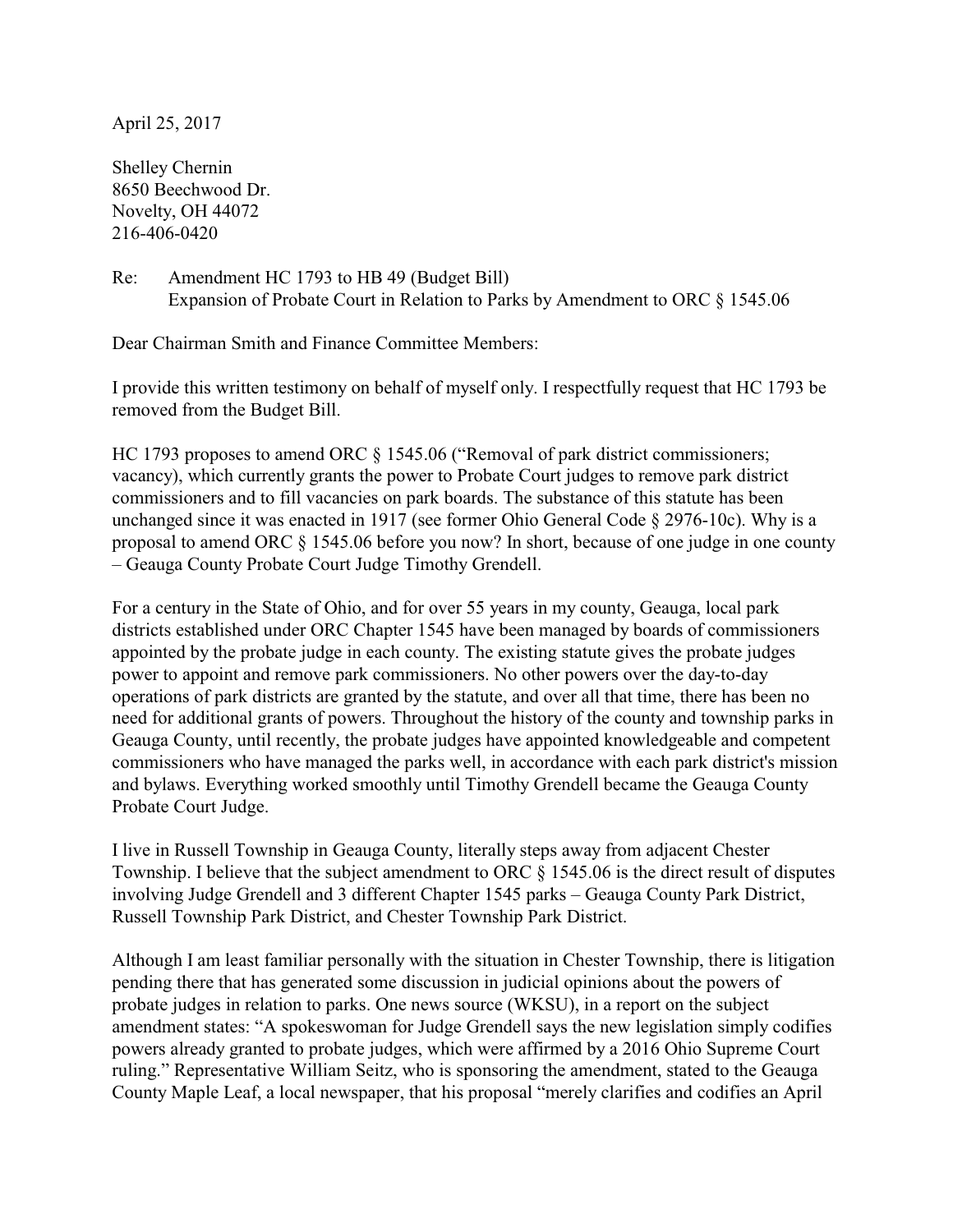## 2016 Ohio Supreme Court decision."

What was the 2016 Supreme Court opinion mentioned by both Judge Grendell's spokeswoman and Representative Seitz and why does Judge Grendell want it codified so badly that it was brought forward in the budget bill rather than as its own bill? In State ex. rel. Chester Township v. Judge Grendell, the Supreme Court denied the Chester Township trustees' application for a writ of prohibition against Judge Grendell, sending the underlying matter back to the lower courts, where it is still pending. In dicta that is not binding, the Supreme Court discussed the powers of probate judges in relation to parks in general. Judge Grendell then used the dicta in the Supreme Court decision to justify certain orders that he made in the matter following the Supreme Court decision. Subsequently, in an opinion in the same matter written by Judge John J. Lohn, who was assigned to the case after Judge Grendell recused himself, Judge Lohn called into question Judge Grendell's claim to expansive powers over the parks based on the Supreme Court's dicta. For example, Judge Lohn's opinion states: "The Supreme Court decision did not authorize Judge Grendell to threaten the trustees and their attorneys with jail time or fines or civil judgments." Judge Lohn's opinion is critical of other powers claimed by Judge Grendell.

I believe that the amendment before you is, first and foremost, Judge Grendell's attempt to codify powers that he would like to have, powers that his spokespeople claim the law already gives him, but which have been called into question by a highly esteemed member of the judiciary. Surely, this unusual situation, unique to one judge in one county, cannot be the basis for expanding the powers of all probate judges in all counties, at least not without fuller consideration by the Legislature as its own bill, subject to hearings before the proper committees.

I am personally involved as a citizen in the disputes in both Russell Township and Geauga County involving those park districts. In a matter involving the Russell Township Park District, I personally witnessed a hearing held by Judge Grendell in which he subpoenaed former and current park commissioners, representatives of a local land conservancy organization, and a local property owner to appear before him, ostensibly because he had heard complaints about the current park commissioners, but in reality, in my opinion, to attempt to influence a decision whether or not to purchase certain land for a new park. I have been in courtrooms many times, and I have never witnessed such a hearing. Judge Grendell acted as prosecuting attorney, grilling witnesses (who were not permitted to hear each other's testimony), making assumptions, offering evidence himself, even gratuitously mentioning my name twice, for no other reason that I can think of than to attempt to intimidate me. (I was merely a spectator, not a witness.) He then wrote his own opinion in the matter – thereby acting as both prosecutor and fact-finder.

This is why the subject amendment scares me personally. If a probate court has the power to conduct a hearing such as the one I witnessed and then to "impose duties or restrictions on a person or party who [in the Probate Judge's opinion] interferes with the park district's purposes..." then I could be fined, or perhaps even jailed, for speaking against actions or policies of a park district, writing a letter to the editor, or making a public records request. This amendment will stifle public participation and dissent, and in fact, I believe, is meant to stifle public participation and dissent. That is very scary to me and fundamentally un-American.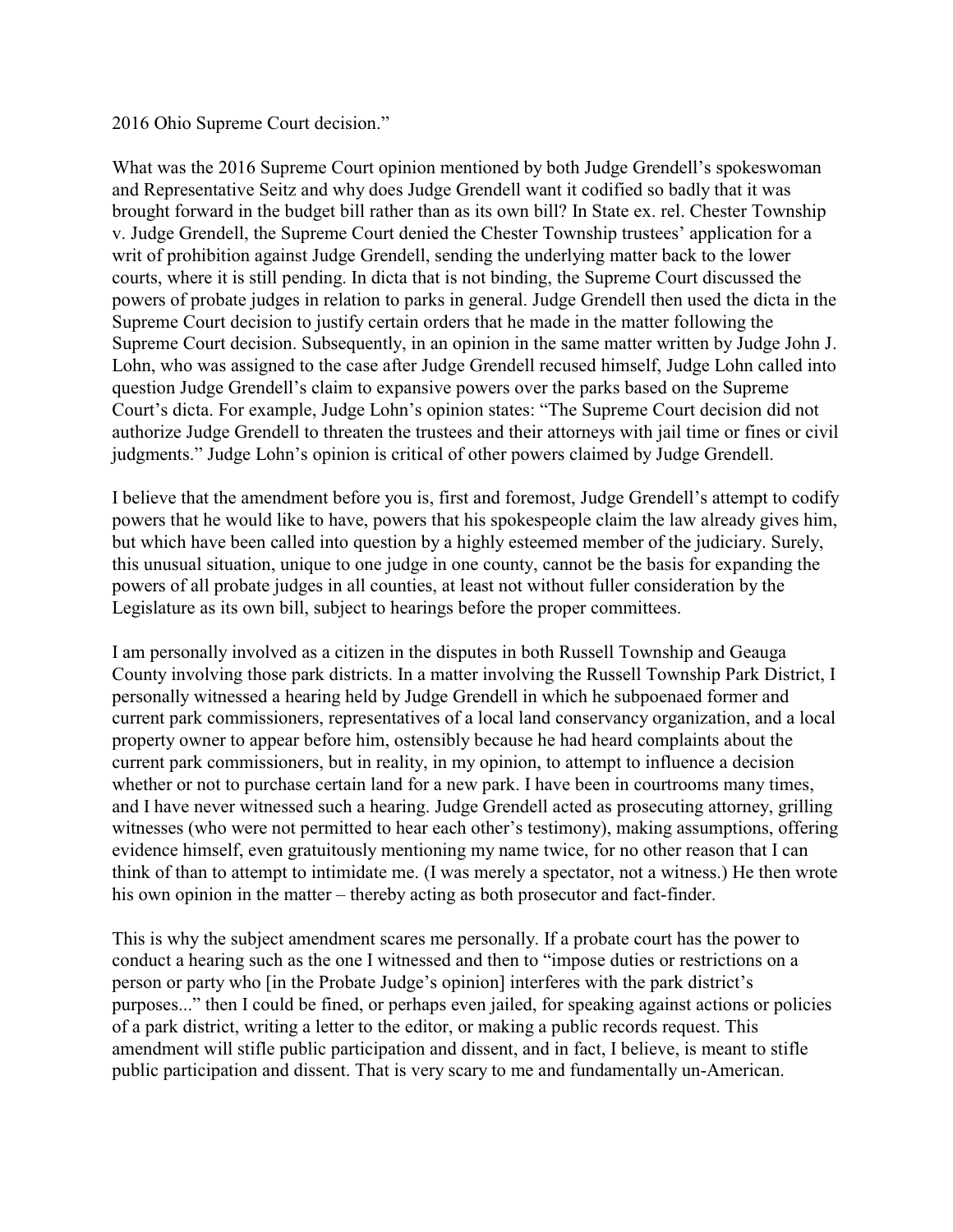As for the Geauga Park District, since Judge Grendell took over the appointment/removal of park commissioners in Geauga County, we have seen instability in the county parks, as 11 different commissioners have served on the 3-person board in a 3-year period. A group of concerned citizens has organized a nonprofit group (Protect Geauga Parks) due to concerns about Judge Grendell's unilateral decision to use his position to substantially alter the primary mission of the park district. He has taken an active role in the everyday management of the parks. It is my belief, based on my personal contacts with Judge Grendell, that he is unhappy with criticism from citizens of Geauga County regarding the county parks. It would not surprise me if he believes that the very existence of citizens who are critical of the park district's management decisions constitutes interference with park management, subjecting such citizens to his jurisdiction. The amendment to the Budget Bill that you are now considering would give Judge Grendell the power to muzzle park district critics. To my knowledge, no other probate judge in the state has asked for or desires such broad powers.

Therefore, I respectfully request that you remove HC 1793 in its entirety from the Budget Bill.